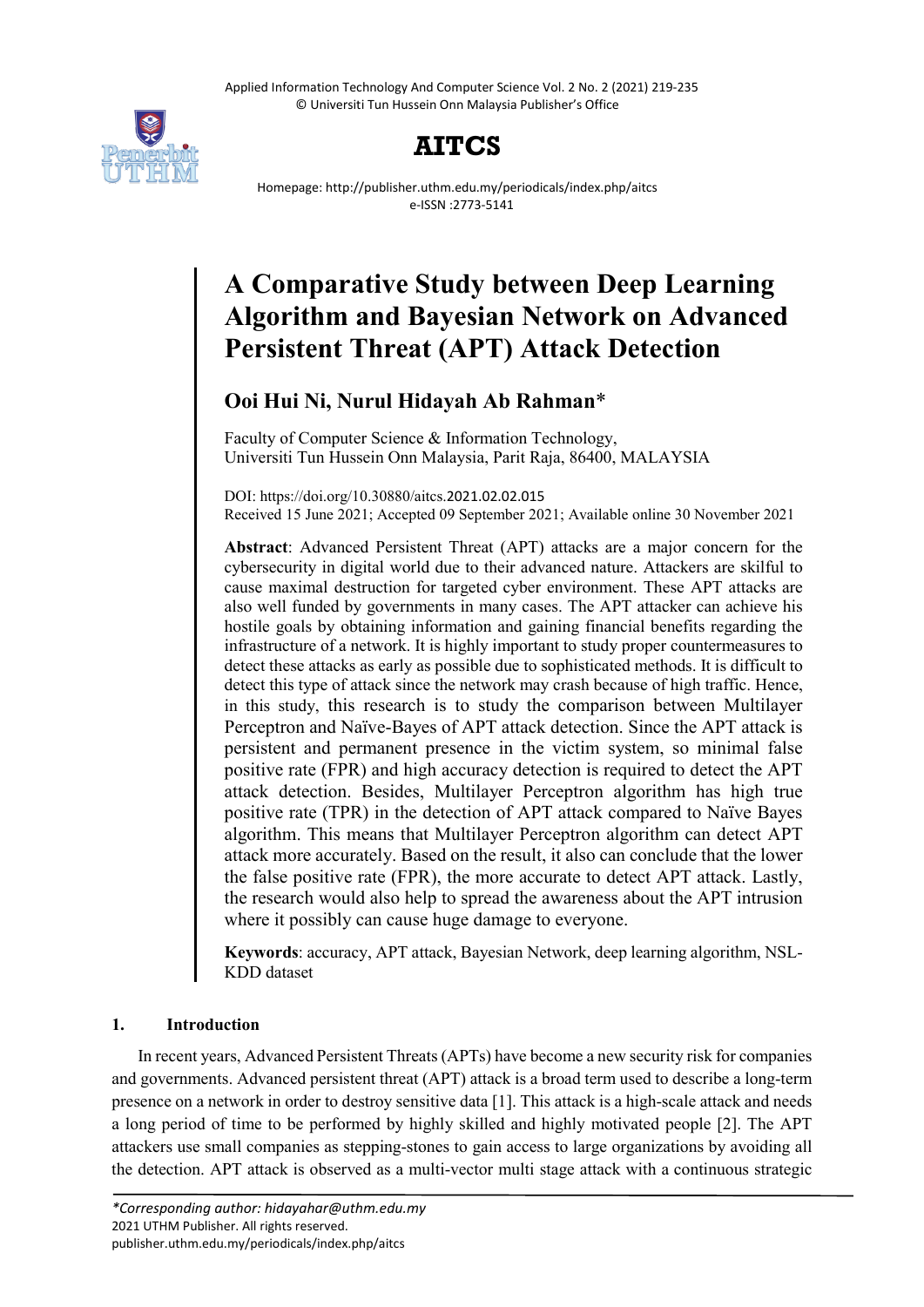campaign [3]. APT attack also is an advanced network attack, with the purpose of long-term espionage or maximal destruction for target systems and networks. It has multiple functionalities that include multiple simultaneous attack vectors with different phases, masquerading as communication data, random changes in execution time intervals, horizontal and vertical connections and mimicking legitimate traffic APTs have been recognized as a threat. The functionalities are developed to avoid detection for as long as possible and are not so highly detecting.

The complexity and variety of cyber attacks are continually increasing [4]. Although virus scanners, firewalls and intrusion detection and prevention systems (IDPSs) have been able to detect and prevent many cyber attacks, there are still many cyber-criminals developed more advanced methods and techniques to intrude into the target's network.

This trend is currently being pushed by cyber warfare and the emergence of the Internet of Things [3]. The annual cost of cyber attacks was \$3 trillion in 2015. Besides, it is expected to increase more than \$6 trillion per annum by 2021 [5]. Interest in research and investment towards developing new cyber-attacks defence methods and techniques were already caused by high cost.

Moreover, many of the defence approaches against cyber-attacks consider those attacks are targeting random networks. Thus, they assume that the attacker can surrender and move onto an easier target if the company's network is well protected. The assumption is no longer valid with the rise of targeted attacks, Advanced Persistent Threats (APTs), in which both cyber-criminals and hackers are targeting selected organizations and persisting until they achieve their goals from a technical report by Trend Micro.

The APT attack is a persistent, targeted attack on a specific organization and is performed through several steps. The main aim of APT is espionage and then data exfiltration. Therefore, APT is considered as a new and more complex version of multi-step attack. Moreover, the economic damage due to a successful APT attack is significant [6]. The potential cost of attacks is the major motivation for the investments in intrusion detection and prevention systems.

Most of the research like [7] and [6] in the area of APT detection, has focused on analysing already identified APTs, or detecting a particular APT that uses a specific piece of malware. However, they face serious shortcomings in achieving real time detection to detect all APT attack steps. The balance between false positive and false negative rates and the correlating of events spanning over a long period of time. However, the accurate and timely detection of APT remains a challenge.

Deep learning is one of the subsets of machine learning in the field of artificial intelligence. Deep learning allows machines to solve complex problems even when using a data set that is very unstructured and interconnected. The Multilayer Perceptron Neural Network (MLPNN) is one of the deep learning methods used to solve problems that require supervised learning and parallel distributed processing.

Bayesian Network is a classification model in data mining. It represents knowledge about an uncertain domain where each node corresponds to a random variable [6]. Besides, each edge represents the conditional probability for the corresponding random variables. The Bayesian Network model has a graphical scheme that represents prediction variables and their eventual connections using a directed or non-circular signal graph. By comparing two different methods of detection of APT attack, it is possible to get certain types of anomalies and behaviour of APT attack.

This research is carried out with three-fold objectives. First, to study a deep learning algorithm and Bayesian Network for detecting the APT attack. Second, to analyse the accuracy, true positive rate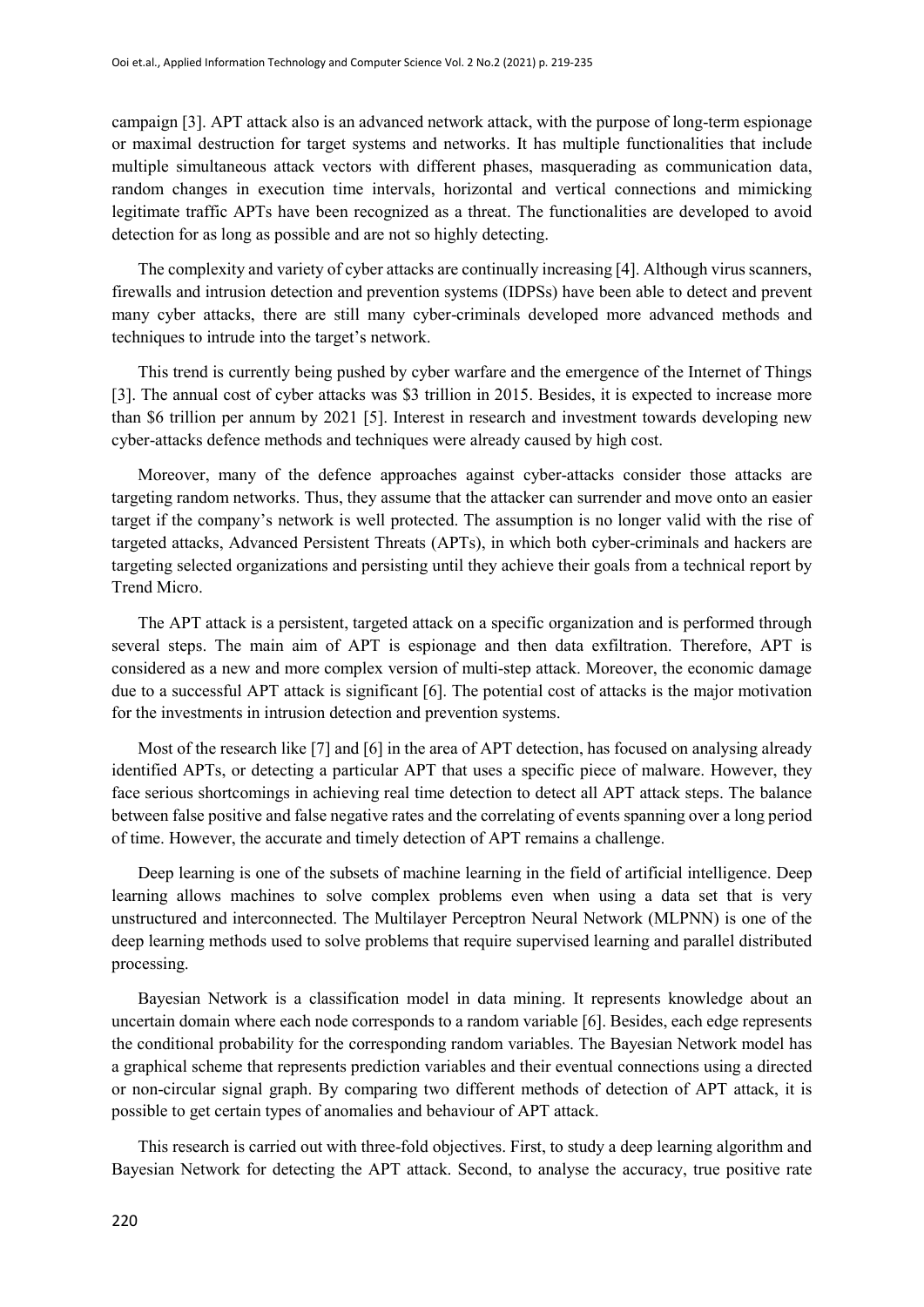(TPR) and false positive rate (FPR) of APT attack. Third, to compare between the classification of Naïve Bayes and Multilayer Perceptron for APT detection method by using Weka Software.

This research work aims to compare deep learning algorithms and Bayesian Network which is more accurate to detect the APT attack. The plan is to conduct this research in three phases. In the first phase, NSL-KDD dataset was collected to pass through the classification of Bayesian Network and Deep Learning by using Weka software. The plan proceeds to prove the accuracy of the detection of APT attack. The third phase of this research work is to define a method that can highly detect the APT attack.

The rest of the paper is organized as follows: Section 2 is Literature Review, Section 3 is Methodology, Section 4 is Result and Discussion. Lastly, Conclusions and Future Works are presented in Section 5.

#### **2. Literature Review**

### 2.1 Advanced Persistent Threat (APT)

Advanced Persistent Threat describes malicious, organized, and highly sophisticated cyber operations where an external backing agency was responsible for the strategic goals [8]. The APT attacks consist of two characteristics which are purposes and targets [9]. The purposes of APT attack are to take advantage of vulnerabilities in targeted intelligent information collection systems; to steal data and information and sell confidential or sensitive information to opponents; to sabotage the infrastructure of organizations, governments; to sabotage the credit of the targeted organizations. The targets of APT attacks in sector industries are Military and Aerospace; Finance and banking; IT businesses; Governments and other agencies [10].

The process of APT attack has eight phases which includes (i) target selection, (ii) information gathering, (iii) point of entry, (iv) escalate privileges, (v) command and control communications, (vi) lateral movement, (vii) asset discovery persistent and (viii) data exfiltration. There is a specific target or chosen organization for the APT attack that the attacker is likely to attack. The first phase is target selection which means to find the targeted victim before collecting the information to attack the targets. The victims could be individuals, companies, government sectors, and organizations [7]. In the information gathering phase, the attacker will perform a complete study about the organization. Attackers will gather the information of the operating system used, the models of the computer network, the company profiles, and the nature of business that company runs. Figure 1 shows the anatomy of point of entry to gain access to the system. After collecting information, the process will go through the point of entry for planning to initiate and exploit the network. During the escalate privileges phase, the system has been exploited by the attacker [7]. The APT attack has successfully compromised the network of the organization. Then, the command-and-control communication phase is where the APT infiltrates the systems and communicates with the attacker. This means that C&C communication phase provides ways of attackers to break the system [7]. The APT will gather and steal as much information from the compromise network during this phase. The last phase of APT attack is lateral movement, the attackers must remain in the system before being detected. The attacker needs to remain in the system undetected by moving fast. APT starts reconnaissance, credentials, stealing, and infiltrating others' computers without staying in one place.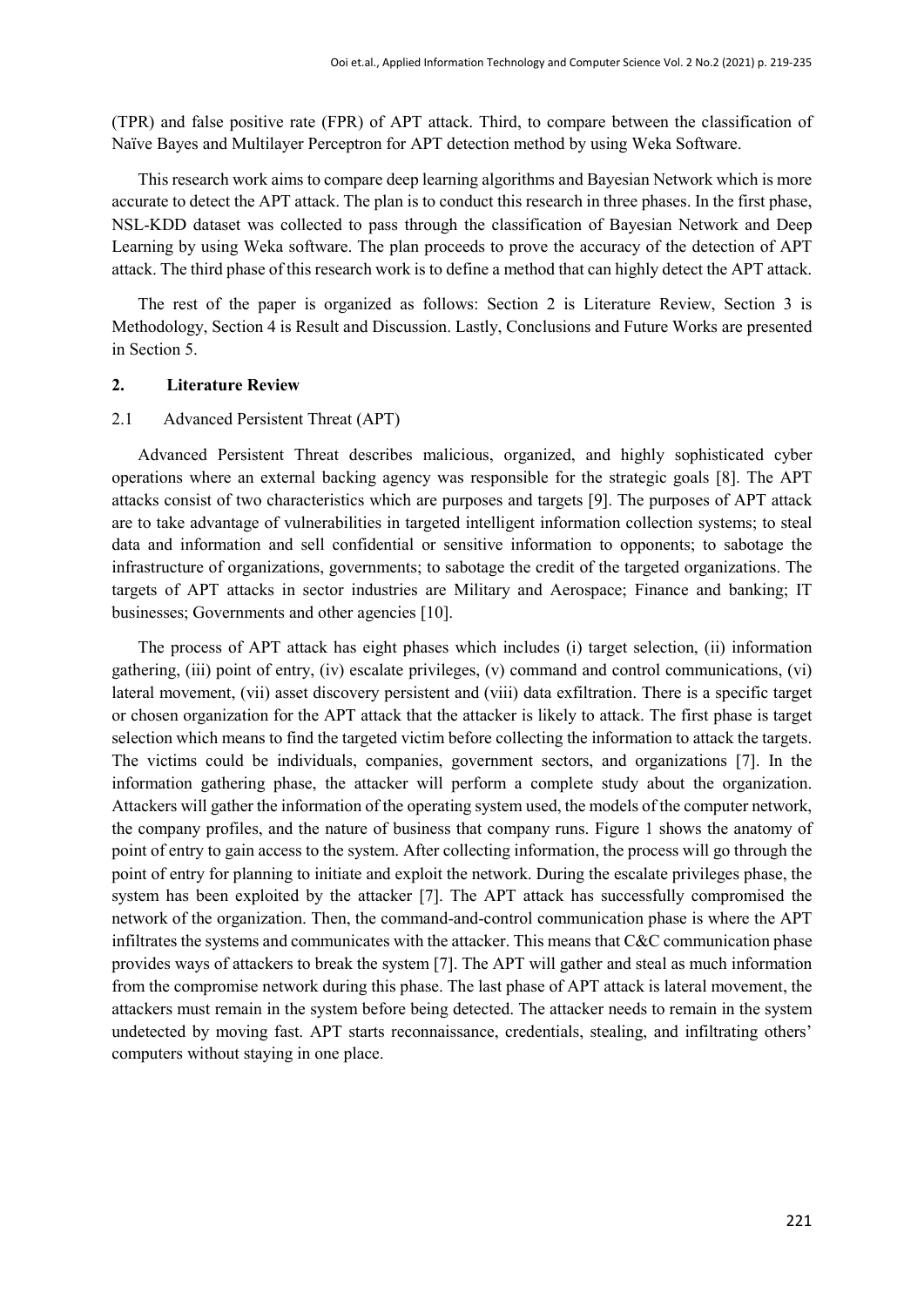

**Figure 1: The anatomy of point of entry stages to gain access into the system [7].**

#### 2.3 APT Attack Detection

Detecting APT attacks based on intrusion detection systems have three methods such as APT malware, malicious Uniform Resource Locator (URL), and malicious Domain Name System (DNS) detection [8]. These intrusion detection systems to detect APT attacks can be classified into two threads which are Signature-based detection and Behaviour-based detection [8]. Signature-based detection is based on the signatures of malicious code of APT attacks. The efficiency of this strategy is very low. Generally, APT attack exploits zero-day vulnerability to gain the access privilege of the targets. For example, Stuxnet [11] exploited four zero-day vulnerabilities in windows operating system including Windows print spooler (MS10-061), Win32k Keyboard Layout (MS10-073), LNK format (MS10-046), and task scheduler (MS10-092). These exploits are nearly impossible to be detected by signature-based detection. Behaviour-based detection is an advanced strategy to detect new malicious code trends. This technique is focused not only on malicious APT code signatures, but also on APT code activity. This technique leads to higher productivity along with high costs of production [11]. In this research, features of Dos, Probe, U2R, and R2L are used to detect APT attack using behaviour-based detection.

A detailed analysis on the NSL-KDD data set using various machine learning techniques is done in [12] available in the WEKA tool. The inherent drawbacks in the KDD cup 99 dataset [13] has been revealed by various statistical analyses has affected the detection accuracy of many IDS modelled by researchers. It contains redundant records of the complete KDD data set. Thus, NSL-KDD data set provided by knowledge discovery [11] was used because its network communication protocol and attack behaviour patterns remain unchanged. Multilayer Perceptron and Naïve-Bayes classification method were then used for the data set experiments and pass through the training and testing NSL-KDD dataset. The model was then used to establish the APT attack detection system. Detection and defence covered all stages of the APT attack to achieve the best result.

## 2.4 Deep Learning Algorithm

Deep learning is one of the machine learning types. Deep learning algorithms present to draw similar conclusions as humans would continue to analyse data with a given logical structure. In deep learning, multi-layered deep neural networks are introducing multi-layered learning of the features as the main characteristic [14]. A network is considered as a deep learning network due to it having more than two hidden layers in the neural network.

Multilayer perceptron (MLP) is a back-propagation neural network with high learning accuracy and fast recall under deep learning algorithm. It is a popular neural network that has wide range of applications which are sample identification, bifurcation problems, function simulation, prediction, system control, noise filtering, data compression [14].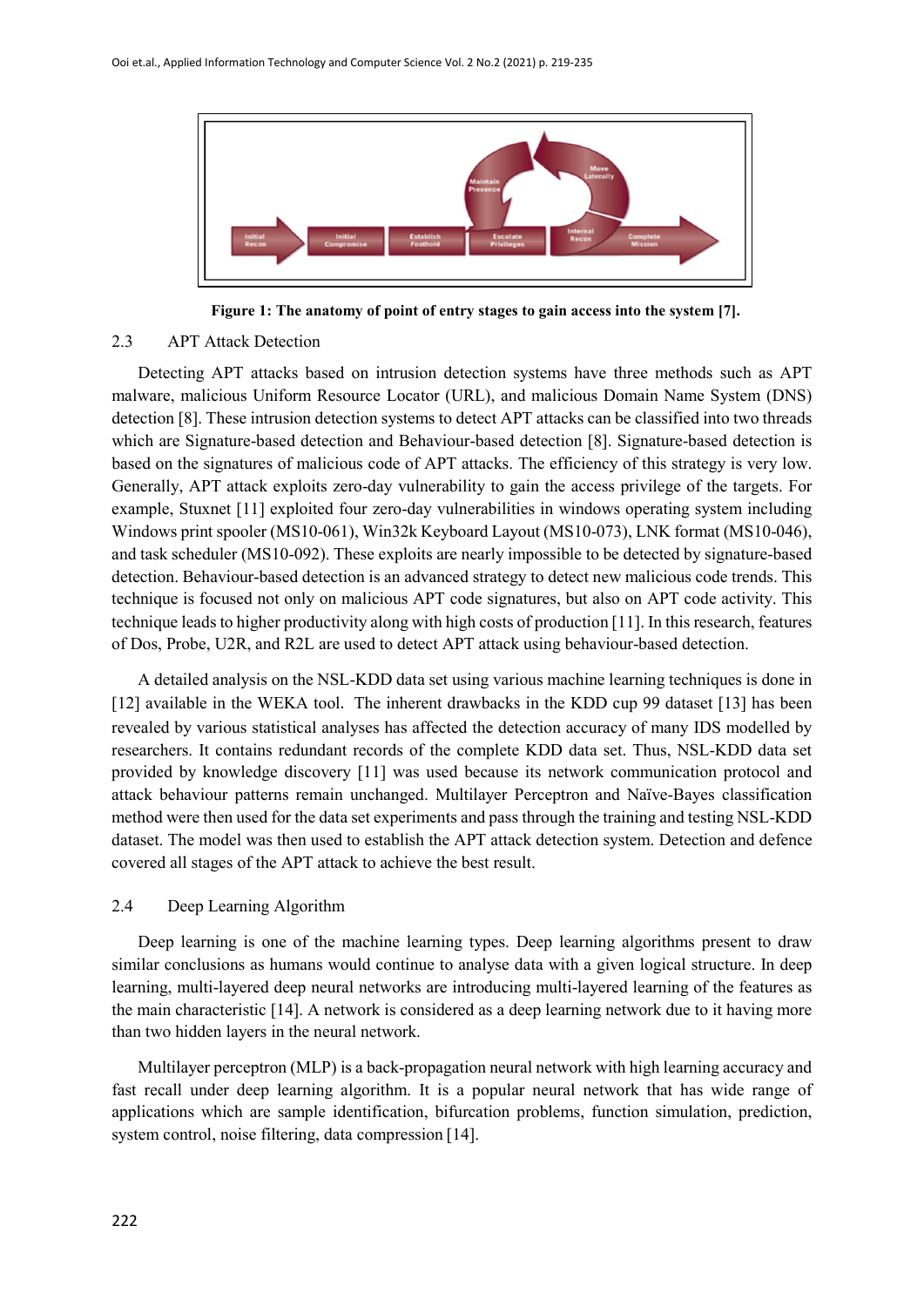Multilayer Perceptron is through  $f(\cdot)$ :  $Rm \to Ro$ , *m* is the dimension at input and *o* is the dimension at output. The algorithm can classify the data using nonlinear approximation or perform regression y by inputting the feature  $X = x1, x2, \ldots$  *xm* and the target value *Y*. Multilayer Perceptron can have many nonlinear layers inserted between the input and output layers.

#### 2.5 Bayesian Network

A Bayesian network stands for the causal probabilistic relationship among a set of random variables. It provides a compact representation of a joint probability distribution [15]. Naive Bayes is under the Bayesian Network and it predicts the results of classification according to the Bayesian theorem. Naive Bayes is mainly used to calculate the data of unknown categories and the probability of its belonging to a category. Bayesian classification achieves least error by analysing probability statistics and calculating the likelihood of a new instance in each category using known category attribute probability values. The probability of each category is compared and the case will be classified as the category with the greatest probability. Assume that event  $c_1, c_2, \ldots, c_n$  is in *n* category data collection sample space, an observe quantity  $X = [x_1, x_2, \ldots, x_r]^T$  is then given which has an *r* features parameter. According to the Bayesian theorem, the classification *ci* belongs to the observe quantity **X**, and the error probability of classification can be expected to be minimized. The following Equation (1) can be obtained from the Bayesian theorem.

$$
P(Ci|X) = \frac{P(Ci)P(X|Ci)}{P(X)(12)} \qquad Eq. 1
$$

#### 2.6 Dataset

In this research, NSL-KDD dataset is used to detect the APT attack (see Table 1). NSL-KDD is a data set suggested to solve the intrinsic problems of the KDD'99 data set [16]. NSL-KDD dataset also consists of only selected records from the complete KDD dataset. It does not suffer from any fault. From McHugh study [17], the standardized genre of the KDD dataset still suffers from some of the problems. Due to the lack of public datasets for network based IDSs, it may not be a perfect illustrative of existing real networks.

Moreover, the number of records in the NSL-KDD train and test sets are reasonable compared to KDD'99 data sets. NSL-KDD dataset is affordable to run the experiments on the complete set without the need to randomly select a small portion. The improvement of the KDD'99 Data Set to the NSL-KDD data set has brought a lot of benefit over the original KDD data set. The following are advantages [18]:

- It has a lower bias value as there is no redundancy of the data or duplicates records in the train set.
- The number of records in the proposed test sets is not duplicate. So, the performance of the learners is not biased by the methods which have better detection rates on frequent records.
- The number of selected records is inversely proportional to the percentage of records in the original KDD dataset.
- It produces better precision in various learning techniques.

| S.NO. | Name of the file    | Description                                                                                    |
|-------|---------------------|------------------------------------------------------------------------------------------------|
|       | $KDDTrain+ARFF$     | The train set in ARFF with binary labels format.                                               |
|       | $KDDT$ rain+. $TXT$ | The full NSL-KDD train set including attack-type labels<br>and difficulty level in CSV format. |

#### **Table 1: List of NSL-KDD dataset files and the description** [18]**.**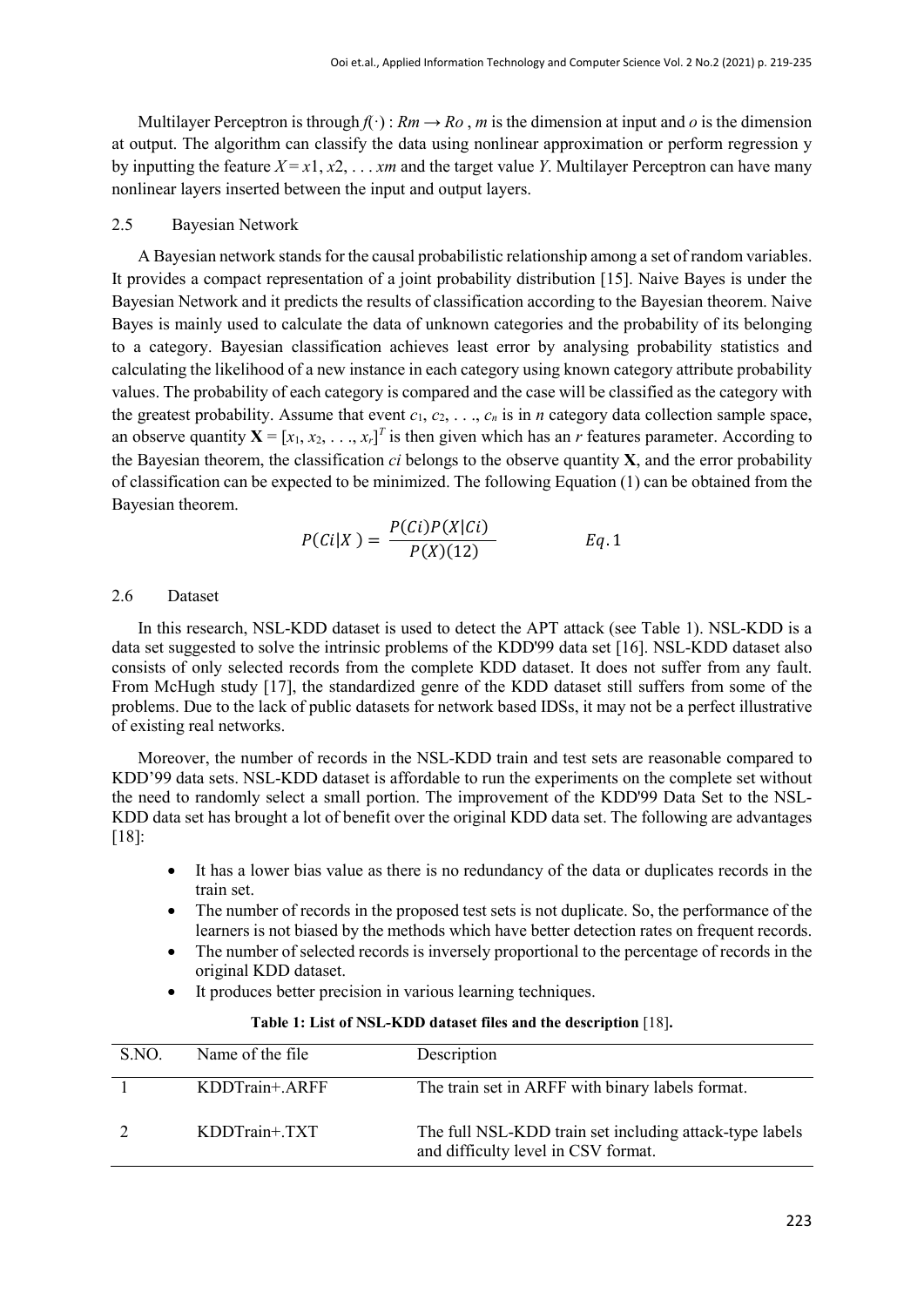| S.NO. | Name of the file. | Description                                                                                                 |
|-------|-------------------|-------------------------------------------------------------------------------------------------------------|
|       | KDDTest+.ARFF     | The full NSL-KDD test set with binary labels in ARFF<br>format.                                             |
| 4     | $KDDTest+. TXT$   | The full NSL-KDD test set including attack-type labels<br>and difficulty level in CSV format.               |
|       | KDDTest-21.ARFF   | A subset of the KDDTest+.arff file which does not include<br>records with difficulty level of 21 out of 21. |
| 6     | KDDTest-21.TXT    | A subset of the KDDT est+.txt file which does not include<br>records with difficulty level of 21 out of 21. |

| Table 1: (cont.) |  |  |
|------------------|--|--|
|                  |  |  |

From Table 1, KDDTrain+.ARFF and KDDTest+.ARFF is used to conduct this research. This is because these two datasets do not contain the redundant data. Number of individual records in four types of attacks for both training and testing in Figure 2 and Figure 3.



**Figure 2: Number of instances in Training Dataset**.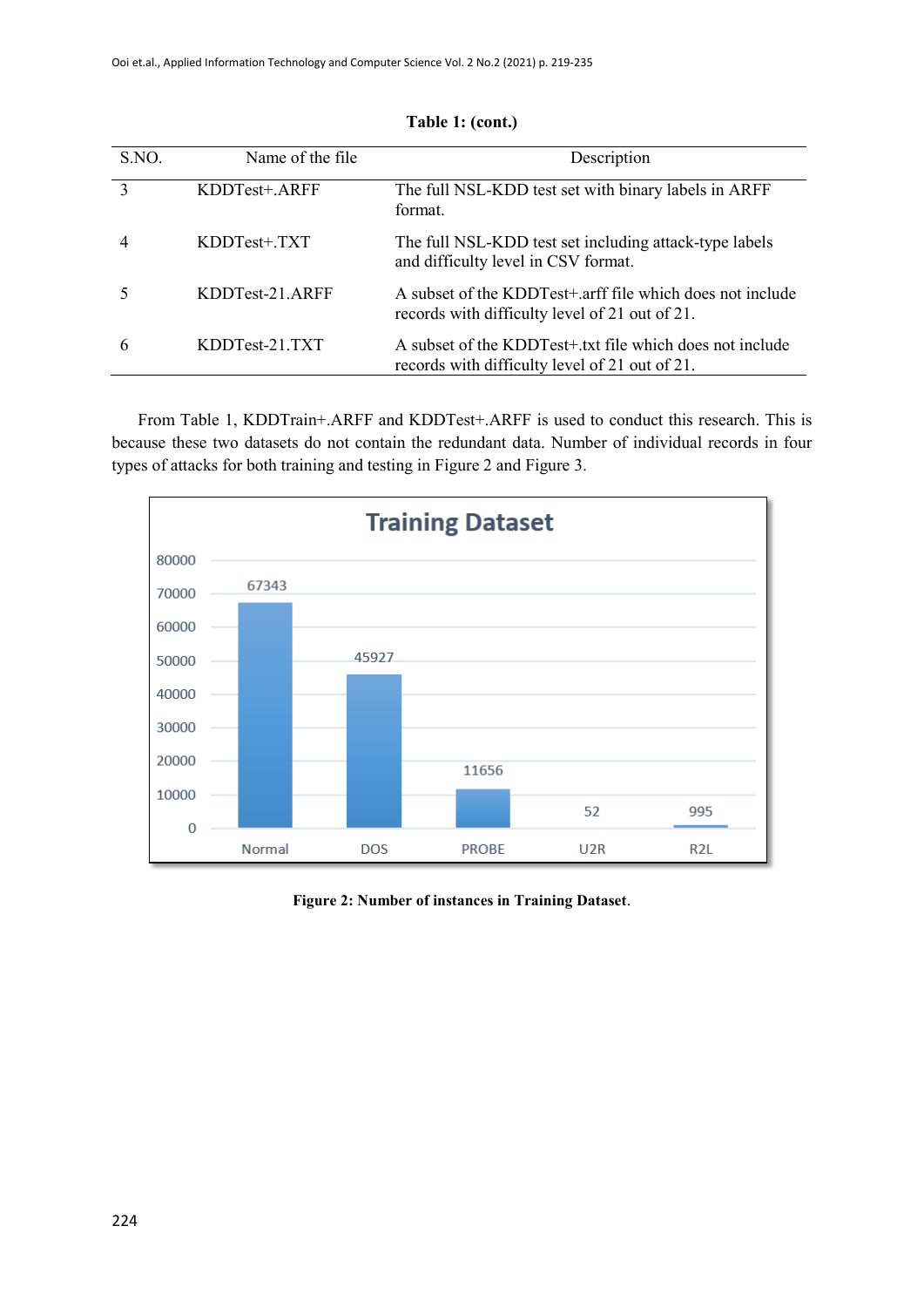

**Figure 3: Number of instances in Testing dataset.**

# **3. Methodology**

Figure 4 presents the research model that is adopted from the study of author Joloudari [19]. First, an NSL-KDD dataset is collected to analyse the APT detection. The dataset is taken from the official website [https://www.](https://www/)unb.ca/cic/datasets/nsl.html which is UNB, Canadian Institute for Cybersecurity. In this research, there are 148517 data samples in this dataset and splitting into 15% testing and 85% training dataset. The number of instances in testing dataset is 22544 while the number of instances in training dataset is 125973.



**Figure 4: Research Model**

Secondly, the dataset is pre-processed for data cleaning and data featuring using Weka software. There are forty-two features inside the NSL-KDD dataset. According to the features of this dataset, the data types are categorical, numerical, and nominal data. The data set is then initially pre-processed and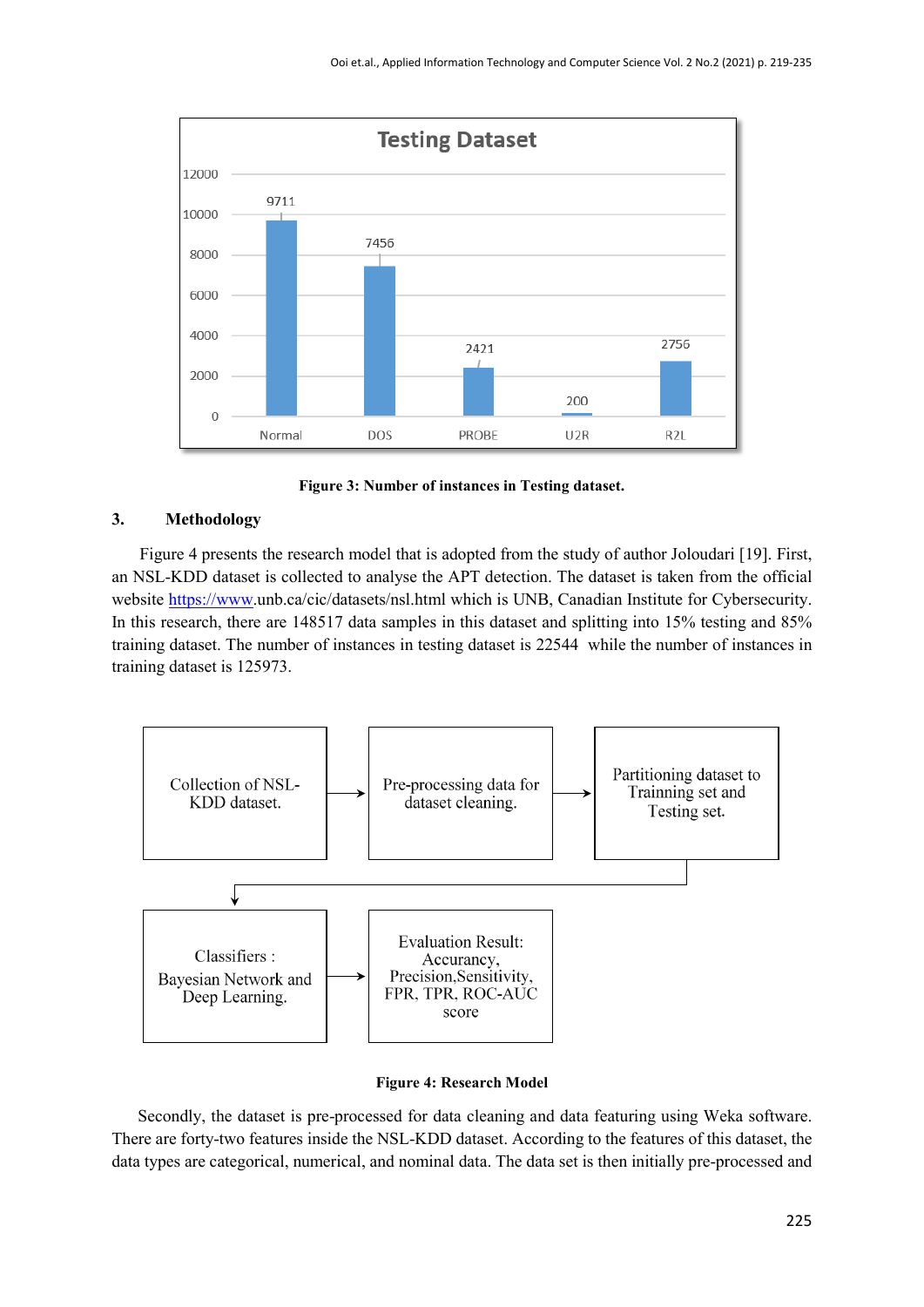normalized to a range 0 -1. This is done as a requirement because certain classifiers produce a better accuracy rate on normalized data set.

Next, the NSD-KDD dataset is split into training data and test data. Classifying the data using the classifiers which are Multilayer Perceptron and Naïve-Bayes algorithm. Bayesian network classification model is according to Bayes' theorem. The philosophy of this model is based on a possible framework to solve the classification problems. This theorem is based on the probability of occurring or not occurring an event so that the probability of an event is calculated. The Bayes' theorem is as follows:

$$
P(D|B) = \frac{P(B,D)}{P(B)} P(B) \qquad Eq. 2
$$
  
 
$$
P(D|B) = P(B,D)P(D)/P(B) \qquad Eq. 3
$$

 Naive Bayes calculates the posterior probability for each class. Naive Bayes makes a prediction for the class with the highest probability. So, it supports both binary classification and multi-class classification problems.

For the deep learning model, the philosophy is derived from the architecture of biological neural networks in the human brain under artificial neural networks. It is a branch of machine learning and artificial intelligence. In deep learning model, it is a multilayer perceptron is used in this research in the weka. Multilayer perceptron as the main characteristic. These layers are called hidden layers in the neural network, and a network is considered as a deep learning network, when it includes more than two hidden layers.

The experiments were carried out in WEKA. The effectiveness of the classification algorithms in classifying the NSL-KDD data set is also analysed. The accuracy rate in detecting normal and abnormal class is evaluated and discussed in the discussion part. The result is presented in accuracy, precision, sensitivity, False positive rate (FPR), True Positive Rate (TPR). These evaluation methods are discussed in the next section.

## 3.1 Method Evaluation

In this research, the confusion matrix (see Table 2) is used to evaluate the research model. There are four elements in this matrix which are True Positive (TF), False Positive (FP), True Negative (TN), and False Negative (FN). The basic definitions are as follows [20]:

- TP: It shows that when APT attack is not detected, but it occurs.
- FP: It shows that when APT attack is not detected, but it does not occur.
- TN: It shows that when APT attack is not detected, but it does not occur.
- FN: It shows that when APT attack is not detected, but it occurs.

| The Actual Class | The Predicted Class |                       |  |  |  |
|------------------|---------------------|-----------------------|--|--|--|
|                  | Anomaly             | Normal                |  |  |  |
| Positive         | True Positive       | <b>False Positive</b> |  |  |  |
| Negative         | False Negative      | True Negative         |  |  |  |

#### **Table 2: Confusion matrix for APT attack detection**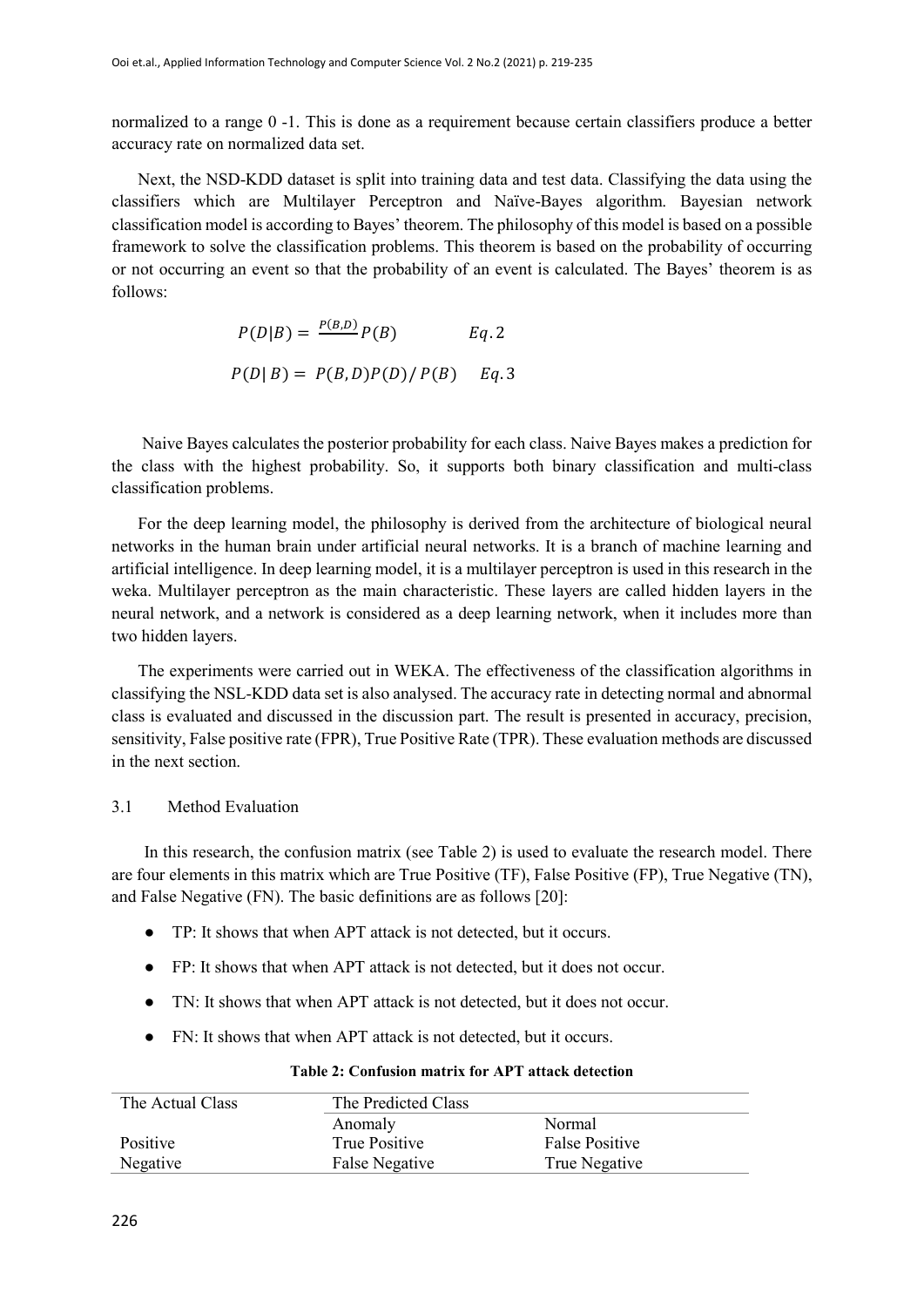According to the confusion matrix, there are seven criteria to evaluate Bayesian, and deep learning. The criteria are accuracy, true positive rate (TPR), False Positive rate (FPR)**.** If the algorithm has higher value of accuracy and true positive rate (TPR), this means that the algorithm can detect APT attack more accurately. Besides, the lower the false positive rate (FPR), this means that the algorithm also can detect the APT attack more accurately.

#### 3.2 Hardware And Software

Table 3 presents the hardware and software that were used in this research.

| Hardware                     | Software                         |
|------------------------------|----------------------------------|
| • Lenovo Laptop with RAM 4GB | • Microsoft Windows 10 Operating |
| • Processor Intel $i5$       | System                           |
|                              | $\bullet$ Weka 3.8.4             |
|                              |                                  |

### **4.0 Result and Discussion**

During the data collection, the NSL-KDD testing dataset and NSL-KDD training dataset is taken from the authorised source which has been conducted the experiment regarding the detection of APT attack [21].

#### 4.1 Result on NSL-KDD Testing Dataset

From testing dataset, the results in Table 4 showed that Multilayer Perceptron algorithm has a higher accuracy which is 95.95% compared to Naïve Bayes algorithm which has only 80.73%. This means that Multilayer Perceptron algorithm is more easily to detect APT attack compared to Naïve Bayes algorithm [15].

Besides, by comparing the result of true positive rate (TPR) also can know that Multilayer Perceptron algorithm can detect APT attack more accurately due to it has high true positive rate which is 0.945 while Naïve Bayes algorithm only has 0.807 true positive rate (TPR) [22].

On the other hand, the lower the false positive rate, the more accurate of the APT detection [22]. The false positive rate (FPR) in Multilayer Perceptron algorithm is 0.056 which is lower than the false positive rate (FPR) in Naïve Bayes algorithm which is 0.158.

| Algorithm  | TP    | FP    | Precision | Recall | F-Measure | <b>ACC</b>    | ROC.  | <b>PRC</b> |
|------------|-------|-------|-----------|--------|-----------|---------------|-------|------------|
|            | Rate  | Rate  |           |        |           | $\frac{0}{0}$ | Area  | Area       |
| Naïve      | 0.807 | 0.158 | 0.844     | 0.807  | 0.825     | 80.73         | 0.953 | 0.946      |
| Bayes      |       |       |           |        |           |               |       |            |
| Multilayer | 0.945 | 0.056 | 0.945     | 0.945  | 0.945     | 95.95         | 0.977 | 0.974      |
| Perceptron |       |       |           |        |           |               |       |            |

|  | Table 4: Average Result on NSL-KDD Testing Dataset |
|--|----------------------------------------------------|
|--|----------------------------------------------------|

The ROC-Curve is plotted using false positive rate (FPR) against true positive rate (TPR) to show the performance of a classification model at all classification thresholds. This means that is area of ROC is nearly equal to 1, the more accurate of the detection of APT attack.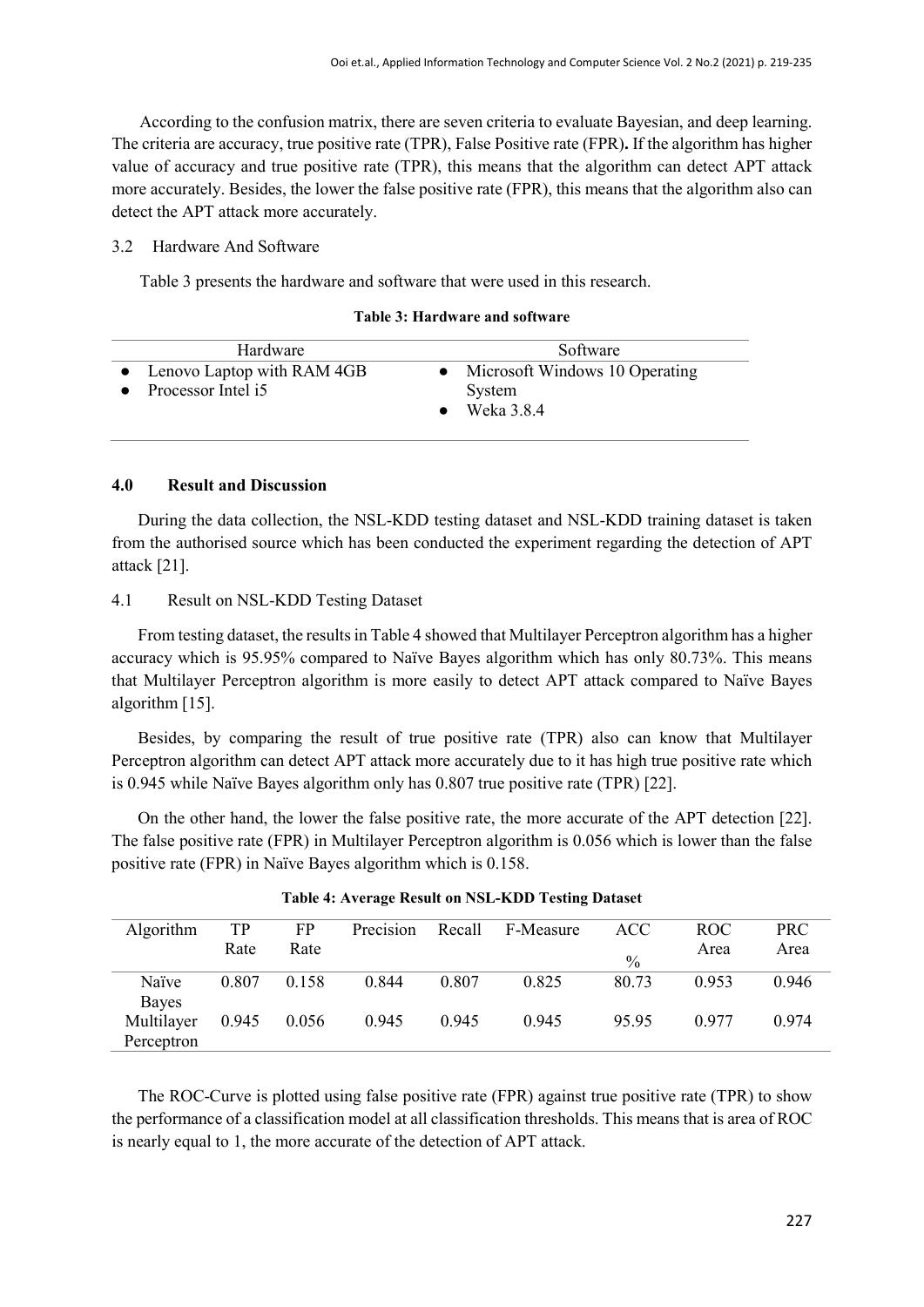Figure 5 and Figure 6 showed the ROC area of Naïve Bayes algorithm in class normal and abnormal using NSL-KDD Testing dataset which are 0.9503 and 0.9485.

Figure 7 and Figure 8 showed the showed the ROC area of Multilayer Perceptron algorithm in class normal and abnormal using NSL-KDD Testing dataset which are 0.9792 and 0.9794.

Based on the result of ROC area obtained, it showed that Multilayer Perceptron algorithm is more accurate to detect APT attack. This is because the ROC area in Multilayer Perceptron algorithm in class normal and abnormal are more nearly to 1 compared to ROC area in Naïve Bayes algorithm [23].



**Figure 5: ROC-Curve of Naïve Bayes algorithm in class normal using NSL-KDD Testing dataset.**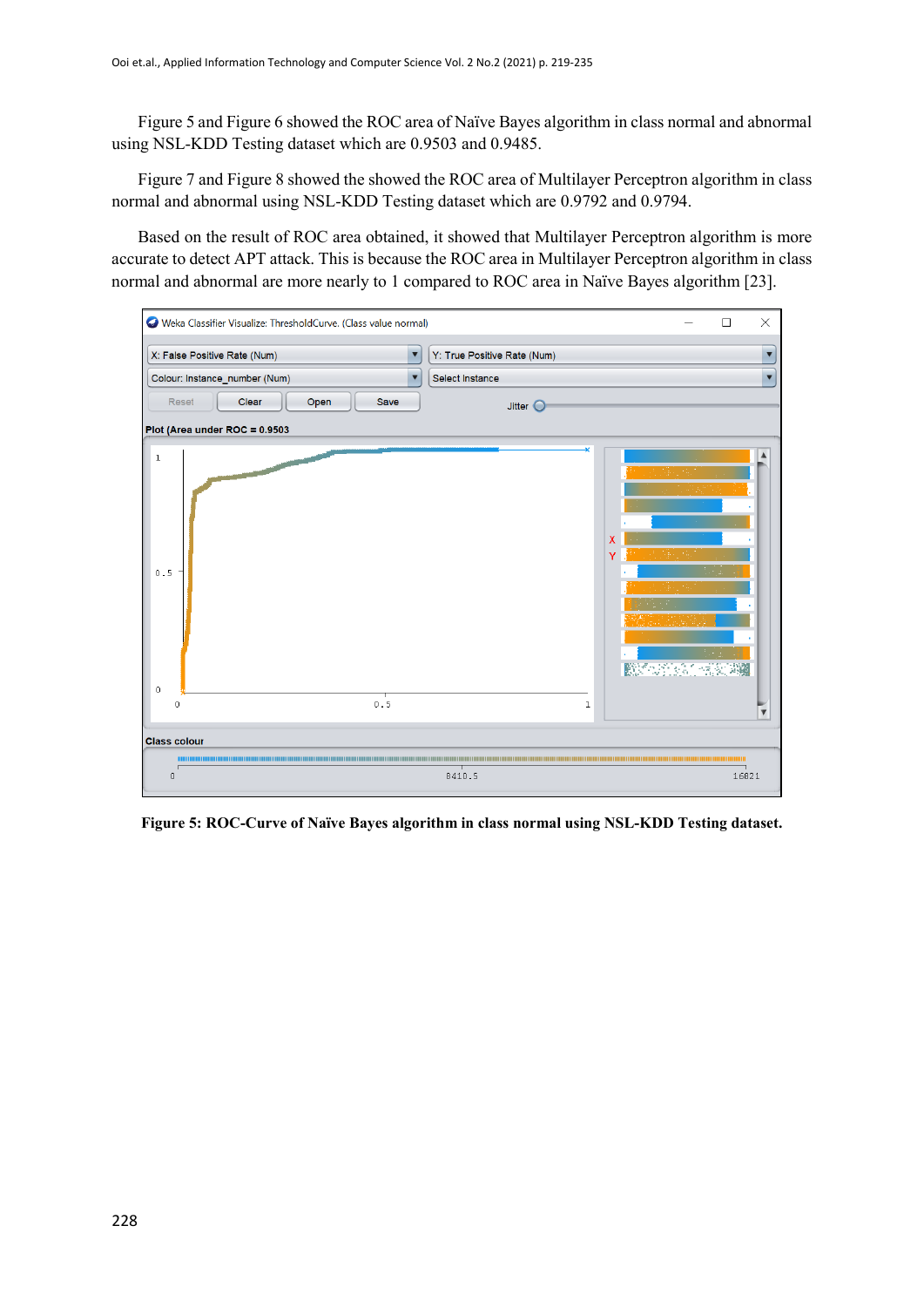

**Figure 6: ROC-Curve of Naïve Bayes algorithm in class abnormal using NSL-KDD Testing dataset.**



**Figure 7: ROC-Curve of Multilayer Perceptron algorithm in class normal using NSL-KDD Testing dataset.**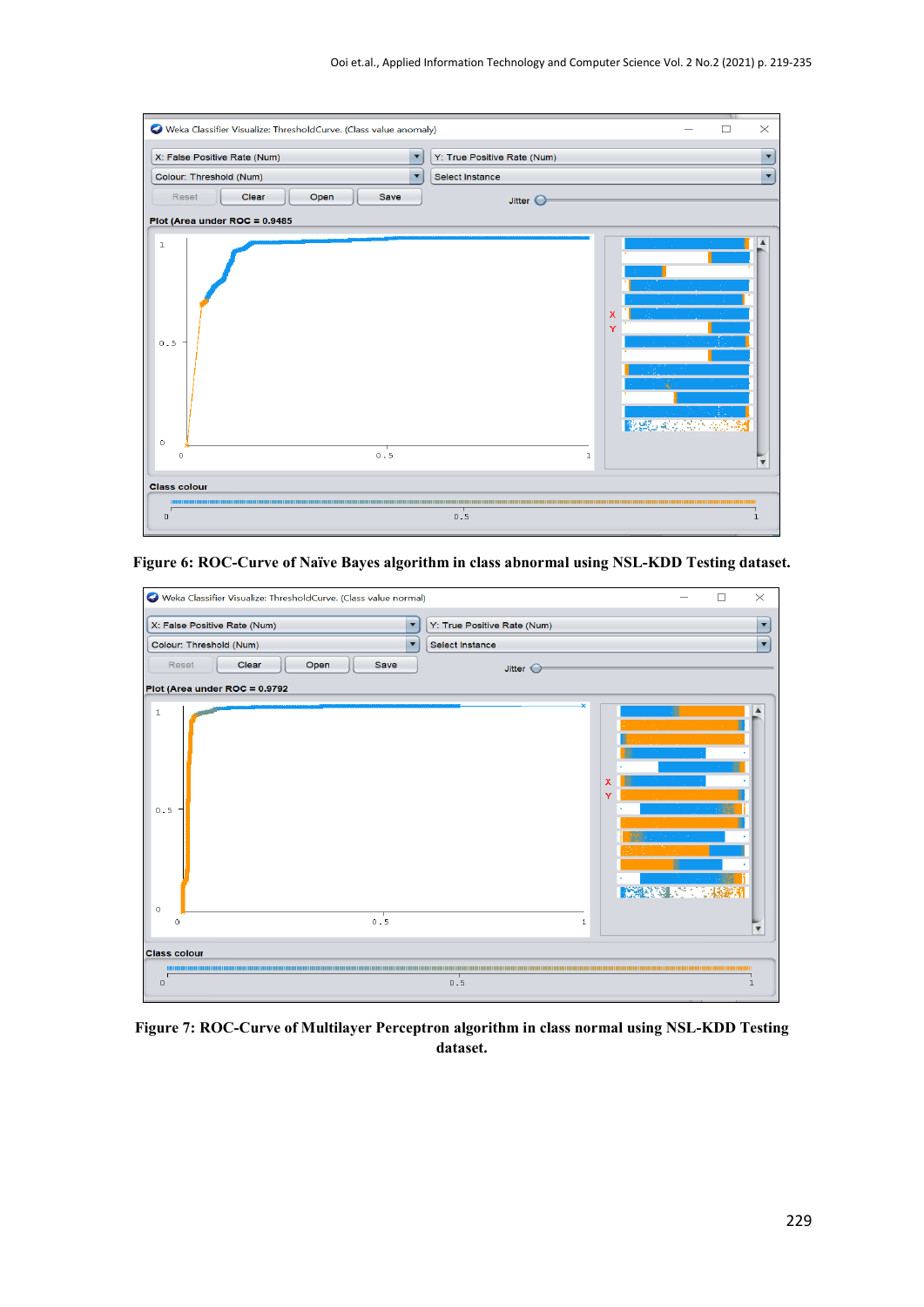

**Figure 8: ROC-Curve of Multilayer Perceptron algorithm in class abnormal using NSL-KDD Testing dataset.**

|         | Normal | Anomaly |
|---------|--------|---------|
| Normal  | 9225   | 486     |
| Anomaly | 3858   | 8975    |

### 4.2 Result on NSL-KDD Training Dataset

From training dataset, the results in Table 6 showed that Multilayer Perceptron algorithm has a higher accuracy which is 98.43% compared to Naïve Bayes algorithm which has only 90.38%. This means that Multilayer Perceptron algorithm is more easily to detect APT attack compared to Naïve Bayes algorithm [24].

Besides, by comparing the result of true positive rate (TPR) also can know that Multilayer Perceptron algorithm can detect APT attack more accurately due to it has high true positive rate which is 0.985 while Naïve Bayes algorithm only has 0.904 true positive rate (TPR) [22].

On the other hand, the lower the false positive rate, the more accurate of the APT detection [22]. The false positive rate (FPR) in Multilayer Perceptron algorithm is 0.016 which is lower than the false positive rate (FPR) in Naïve Bayes algorithm which is 0.101.

| Algorithm  | TР    | FP    | Precision | Recall | F-Measure | <b>ACC</b>    | ROC.  | <b>PRC</b> |
|------------|-------|-------|-----------|--------|-----------|---------------|-------|------------|
|            | Rate  | Rate  |           |        |           | $\frac{0}{0}$ | Area  | Area       |
| Naïve      | 0.904 | 0.101 | 0.905     | 0.904  | 0.904     | 90.38         | 0.966 | 0.957      |
| Bayes      |       |       |           |        |           |               |       |            |
| Multilayer | 0.985 | 0.016 | 0.985     | 0.985  | 0.985     | 98.43         | 0.996 | 0.995      |
| Perceptron |       |       |           |        |           |               |       |            |

#### **Table 6: Average Result on NSL-KDD Training Dataset**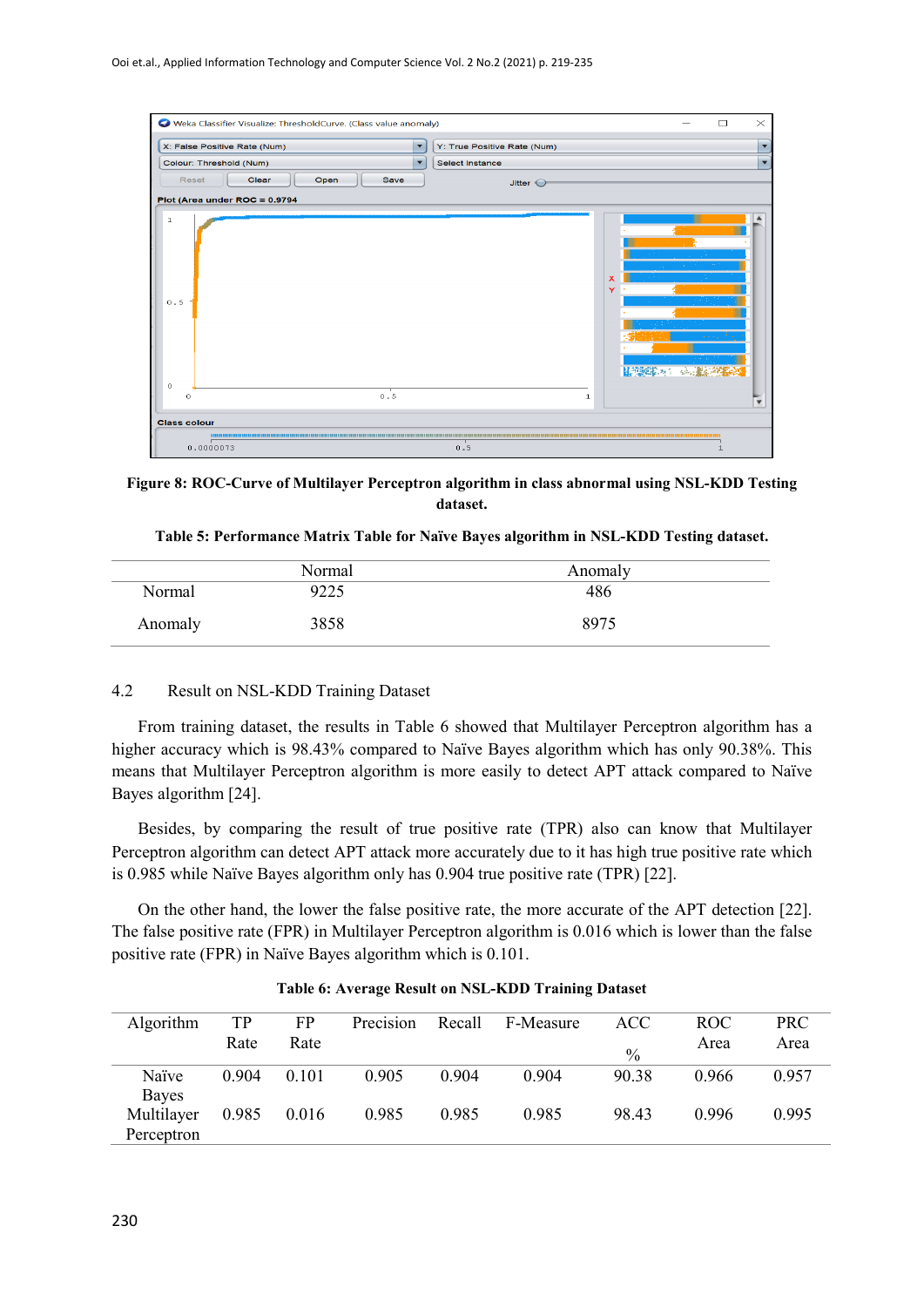Figure 9 and Figure 10 showed the ROC area of Naïve Bayes algorithm in class normal and abnormal using NSL-KDD Testing dataset which are 0.9503 and 0.9485.

Figure 11 and Figure 12 showed the showed the ROC area of Multilayer Perceptron algorithm in class normal and abnormal using NSL-KDD Testing dataset which are 0.9792 and 0.9794.

Based on the result of ROC area obtained, it showed that Multilayer Perceptron algorithm is more accurate to detect APT attack. This is because the ROC area in Multilayer Perceptron algorithm in class normal and abnormal are more nearly to 1 compared to ROC area in Naïve Bayes algorithm [15].



**Figure 9: ROC-Curve of Naïve Bayes algorithm in class normal using NSL-KDD Training dataset.**

| Weka Classifier Visualize: ThresholdCurve. (Class value anomaly) |                         | $\times$<br>$\Box$                      |
|------------------------------------------------------------------|-------------------------|-----------------------------------------|
| X: False Positive Rate (Num)                                     | ▼                       | Y: True Positive Rate (Num)             |
| Colour: Threshold (Num)                                          | $\overline{\mathbf{v}}$ | Select Instance<br>▼                    |
| Open<br>Reset<br>Clear<br>Save                                   |                         | Jitter (                                |
| Plot (Area under ROC = 0.9646                                    |                         |                                         |
| $\mathbf 1$<br>$0.5\,$<br>$\mathbb O$<br>$0.5\,$<br>$\circ$      |                         | $\boldsymbol{\mathsf{x}}$<br>Y<br>$1\,$ |
|                                                                  |                         |                                         |
| <b>Class colour</b><br><b>HILLION</b>                            |                         |                                         |
| $\mathsf 0$                                                      |                         | т<br>0.5                                |

**Figure 10: ROC-Curve of Naïve Bayes algorithm in class abnormal using NSL-KDD Training dataset.**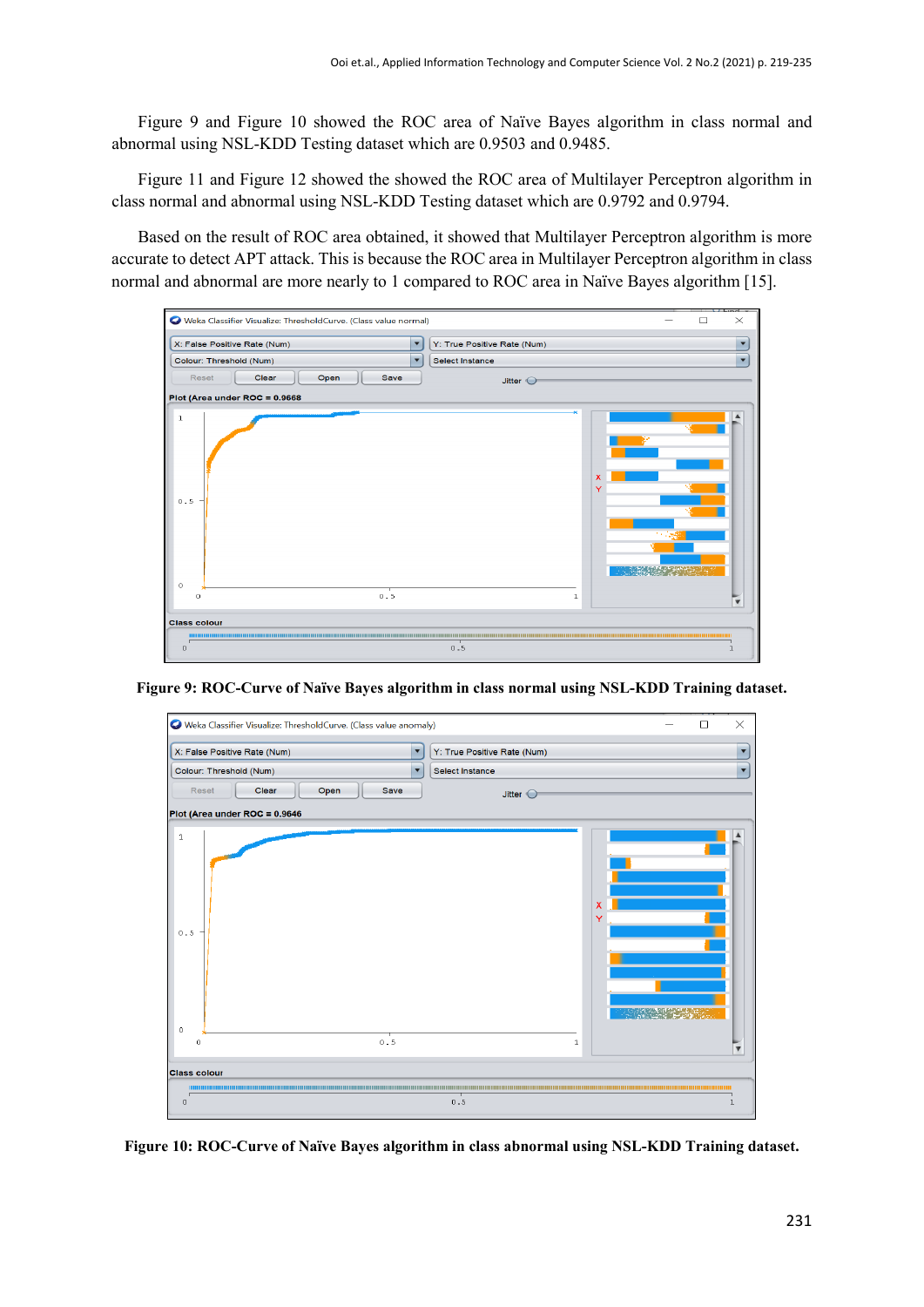|                                        | Weka Classifier Visualize: ThresholdCurve. (Class value normal) |                      | П                                                | $\times$                                    |
|----------------------------------------|-----------------------------------------------------------------|----------------------|--------------------------------------------------|---------------------------------------------|
| X: False Positive Rate (Num)           |                                                                 | $\blacktriangledown$ | Y: True Positive Rate (Num)                      | ▼                                           |
| Colour: Threshold (Num)                |                                                                 | ▼                    | Select Instance                                  | $\overline{\textbf{v}}$                     |
| Reset                                  | Clear<br>Open                                                   | Save                 | <b>Jitter</b>                                    |                                             |
| Plot (Area under ROC = 0.9966          |                                                                 |                      |                                                  |                                             |
| $\,1$<br>0.5<br>$\,0\,$<br>$\mathbf 0$ |                                                                 | 0.5                  | $\mathbf{x}$<br>Y<br><b>图498 2 第66章</b><br>$\,1$ | $\blacktriangle$<br>$\overline{\mathbf{v}}$ |
|                                        |                                                                 |                      |                                                  |                                             |
| <b>Class colour</b>                    |                                                                 |                      |                                                  |                                             |
| 0                                      |                                                                 |                      | 0.5                                              | $\mathbf{1}$                                |

**Figure 11: ROC-Curve of Multilayer Perceptron algorithm in class normal using NSL-KDD Training dataset.**



**Figure 12: ROC-Curve of Multilayer Perceptron algorithm in class abnormal using NSL-KDD Training dataset.**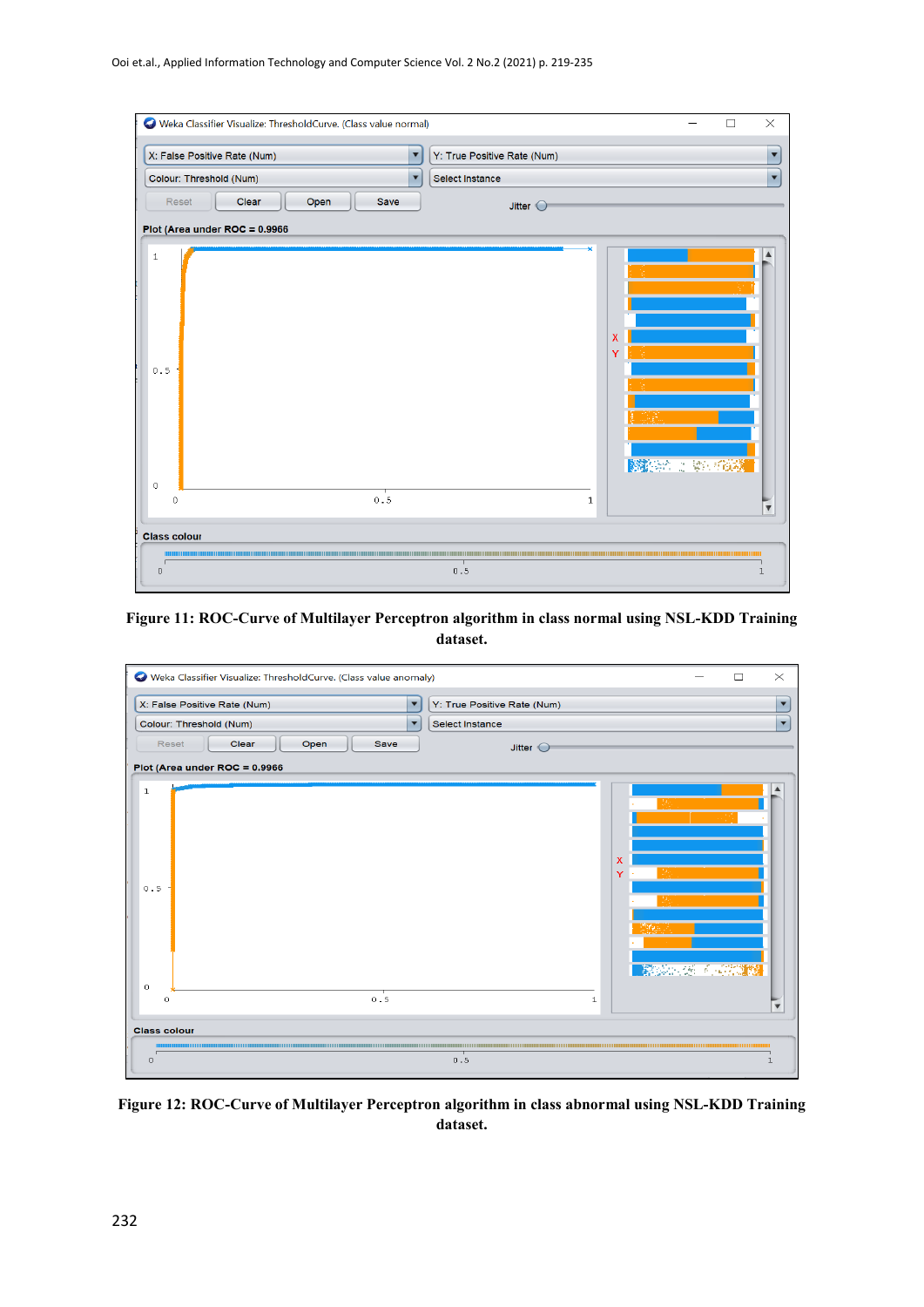|         | Normal | Anomaly |
|---------|--------|---------|
| Normal  | 63060  | 4283    |
| Anomaly | 7832   | 60798   |

#### **Table 7: Performance Matrix Table for Naïve Bayes algorithm in NSL-KDD Training dataset.**

#### **5.0 Conclusion and Future Work**

This research is to study the comparison between Multilayer Perceptron and Naïve-Bayes of APT attack detection.

Overall, the detection of Advanced Persistent Threat (APT) attack between Multilayer Perceptron and Naïve-Bayes algorithm has achieved its objectives for research development.

This research had achieved the objectives in this research. First, the classification of Naïve Bayes and Multilayer Perceptron for detecting the APT attack are studied. Second, the accuracy, true positive rate (TPR) and false positive rate (FPR) of APT attack is analysed. Third, the classification of Naïve Bayes and Multilayer Perceptron for APT detection method by using Weka Software are compared.

Since the APT attack is persistent and permanent presence in the victim system, so minimal false positive rate (FPR) and high accuracy detection is required to detect the APT attack detection. Lastly, the research would also help to spread the awareness about the APT intrusion where it possibly can cause huge damage to everyone.

Besides, Multilayer Perceptron algorithm has high true positive rate (TPR) in the detection of APT attack compared to Naïve Bayes algorithm. This means that Multilayer Perceptron algorithm can detect APT attack more accurately. Based on the result, it also can conclude that the lower the false positive rate (FPR), the more accurate to detect APT attack.

The ROC-Curve is plotted using false positive rate (FPR) against true positive rate (TPR) to show the performance of a classification model at all classification thresholds. ROC area in Multilayer Perceptron algorithm in class normal and abnormal are more nearly to 1 compared to ROC area in Naïve Bayes algorithm. This further indicates that Multilayer Perceptron can detect APT attack more accurately.

There are two limitations in this research. The first limitation of the research is the scope of research and discussion. The scope and depth of discussions in this research paper is compromised in many levels compared to the works of experienced scholars since the years of experience of conducting research is short. Second limitation of the research is implementation of data collection method. There may have the chance that the nature of implementation of data collection method is flawed due to do not have an extensive experience in primary data collection.

The recommendation for the future work is to conduct research using a combination of machine learning and deep learning algorithms and implement to NSL-KDD dataset to analyse the APT intrusion accurately. Besides, the researcher also can conduct research at different stage. As APT is a multi-step attacks, detecting a single stage of an APT technique itself does not simply detecting an APT attack as mentioned [9].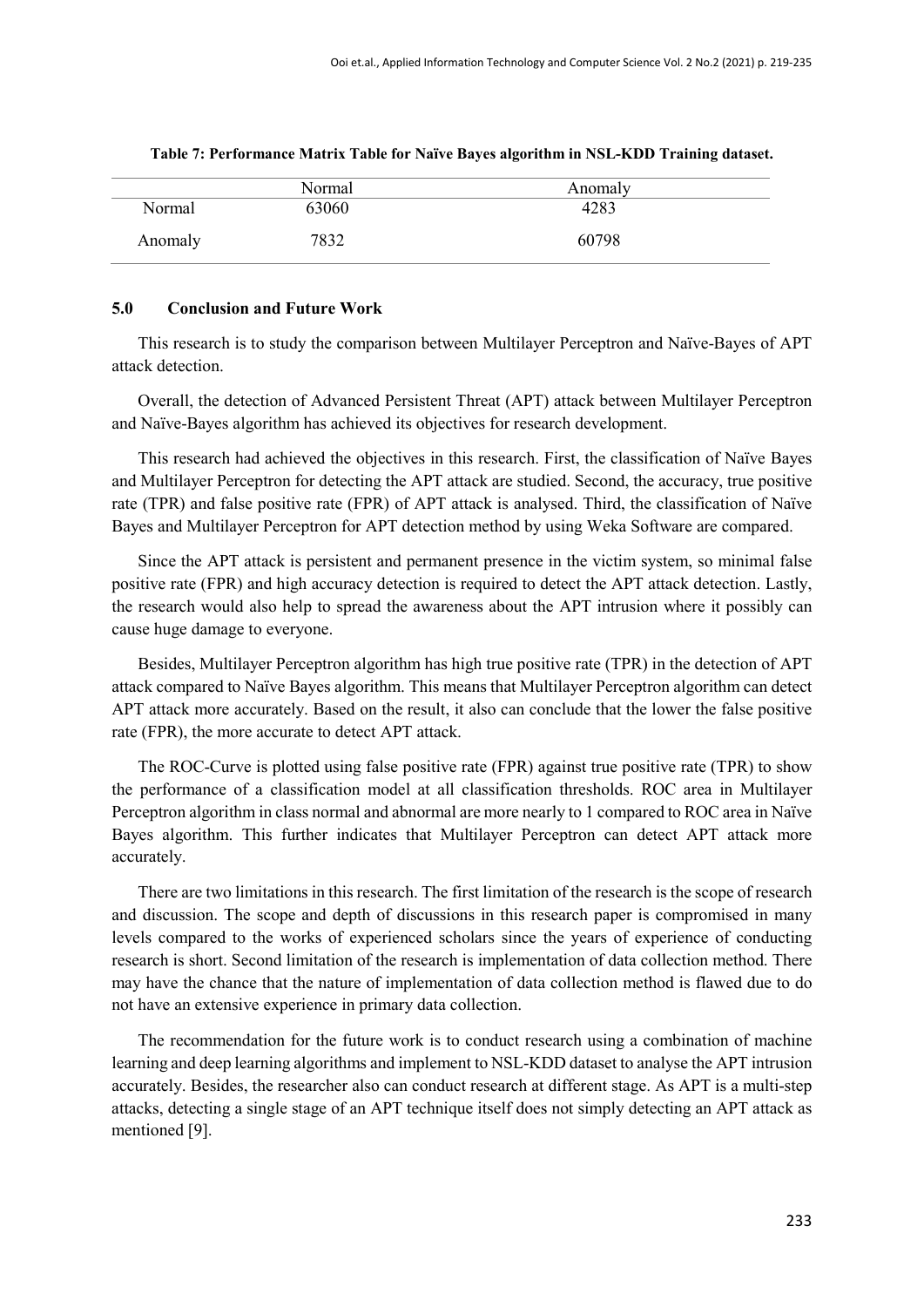#### **Acknowledgement**

The authors would like to thank the Faculty of Computer Science and Information Technology, Universiti Tun Hussein Onn Malaysia for its support and encouragement throughout the process of conducting this study.

### **References**

- [1] E. M. Hutchins, M. J. Cloppert, and R. M. Amin, "Intelligence-Driven Computer Network Defense Informed by Analysis of Adversary Campaigns and Intrusion Kill Chains." Leading Issues in Information Warfare & Security Research, 2011.
- [2] T. Su, H. Sun, J. Zhu, S. Wang, and Y. Li, "BAT: Deep Learning Methods on Network Intrusion Detection Using NSL-KDD Dataset," IEEE Access, vol. 8, pp. 29575–29585, 2020, doi: 10.1109/ACCESS.2020.2972627.
- [3] T. Bodström and T. Hämäläinen, "Title: Year: A Novel Method for Detecting APT Attacks by Using OODA Loop and Black Swan Theory," Lect. Notes Comput. Sci., pp. 498–509, 2018, doi: 10.1007/978-3-030-04648-4\_42.
- [4] Y. Wang, Q. Li, Z. Chen, P. Zhang, and G. Zhang, "A Survey of Exploitation Techniques and Defenses for Program Data Attacks," Journal of Network and Computer Applications, vol. 154. Academic Press, Mar. 15, 2020, doi: 10.1016/j.jnca.2020.102534.
- [5] Cybersecurity Ventures, "A cybercrime Revelation, 2016 Cybercrime Report, Cybersecurity Ventures.," 2016.
- [6] M. B. Rao and C. R. Rao, "Bayesian networks," in Handbook of Statistics, vol. 32, Elsevier B.V., 2014, pp. 357–385.
- [7] "Anatomy of an APT Attack: Step by Step Approach Infosec Resources." https://resources.infosecinstitute.com/topic/anatomy-of-an-apt-attack-step-by-step-approach/ (accessed Dec. 31, 2020).
- [8] A. Ahmad, J. Webb, K. C. Desouza, and J. Boorman, "Strategically-motivated advanced persistent threat: Definition, process, tactics and a disinformation model of counterattack," Comput. Secur., vol. 86, pp. 402–418, 2019, doi: 10.1016/j.cose.2019.07.001.
- [9] I. Ghafir et al., "Detection of advanced persistent threat using machine-learning correlation analysis," Futur. Gener. Comput. Syst., vol. 89, pp. 349–359, 2018, doi: 10.1016/j.future.2018.06.055.
- [10] I. Ghafir et al., "Detection of advanced persistent threat using machine-learning correlation analysis," Futur. Gener. Comput. Syst., vol. 89, pp. 349–359, 2018, doi: 10.1016/j.future.2018.06.055.
- [11] N. Virvilis and D. Gritzalis, "The Big Four What We Did Wrong in Advanced Persistent Threat Detection?," 2013, doi: 10.1109/ARES.2013.32.
- [12] S. Revathi and A. Malathi, "A Detailed Analysis on NSL-KDD Dataset Using Various Machine Learning Techniques for Intrusion Detection." Accessed: Nov. 12, 2020. [Online]. Available: www.ijert.org.
- [13] Kaushik, Sapna S., and P. R. Deshmukh, "Detection of attacks in an intrusion detection system." International Journal of Computer Science and Information Technologies (IJCSIT), 2011.
- [14] Ngiam, Jiquan, et al. "Multimodal deep learning." ICML, 2011.
- [15] D. E. Holmes and L. C. Jain, "Introduction to Bayesian networks," Studies in Computational Intelligence, vol. 156. Springer, Berlin, Heidelberg, pp. 1–5, 2008, doi: 10.1007/978-3-540-